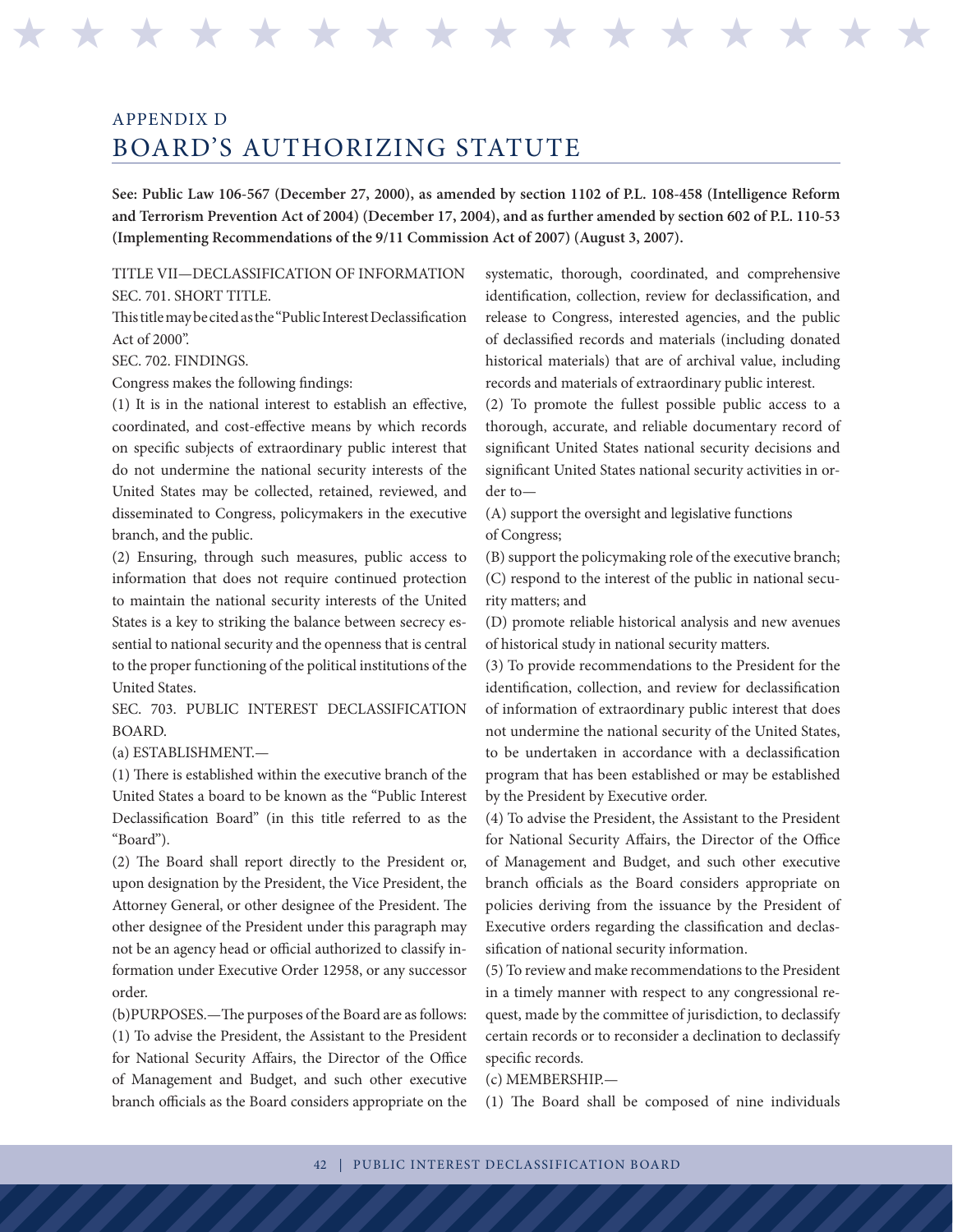appointed from among citizens of the United States who are preeminent in the fields of history, national security, foreign policy, intelligence policy, social science, law, or archives, including individuals who have served in Congress or otherwise in the Federal Government or have otherwise engaged in research, scholarship, or publication in such fields on matters relating to the national security of the United States, of whom—

(A) five shall be appointed by the President;

(B) one shall be appointed by the Speaker of the House of Representatives;

(C) one shall be appointed by the majority leader of the Senate;

(D) one shall be appointed by the minority leader of the Senate; and

(E) one shall be appointed by the minority leader of the House of Representatives.

(2) (A) Of the members initially appointed to the Board by the President—

(i) three shall be appointed for a term of 4 years;

(ii) one shall be appointed for a term of 3 years; and

(iii) one shall be appointed for a term of 2 years.

(B) The members initially appointed to the Board by the Speaker of the House of Representatives or by the majority leader of the Senate shall be appointed for a term of 3 years.

(C) The members initially appointed to the Board by the minority leader of the House of Representatives or the Senate shall be appointed for a term of 2 years.

(D) Any subsequent appointment to the Board shall be for a term of 3 years.

(3) A vacancy in the Board shall be filled in the same manner as the original appointment. A member of the Board appointed to fill a vacancy before the expiration of a term shall serve for the remainder of the term.

(4) A member of the Board may be appointed to a new term on the Board upon the expiration of the member's term on the Board, except that no member may serve more than three full terms on the Board.

(d) CHAIRPERSON; EXECUTIVE SECRETARY.—

(1) (A) The President shall designate one of the members of the Board as the chairperson of the Board.

(B) The term of service as Chairperson of the Board shall be 2 years.

(C) A member serving as Chairperson of the Board may be redesignated as Chairperson of the Board upon the expiration of the member's term as Chairperson of the Board, except that no member shall serve as Chairperson of the Board for more than 6 years.

(2) The Director of the Information Security Oversight Office shall serve as the Executive Secretary of the Board. (e) MEETINGS.—The Board shall meet as needed to accomplish its mission, consistent with the availability of funds. A majority of the members of the Board shall constitute a quorum.

(f ) STAFF.—Any employee of the Federal Government may be detailed to the Board, with the agreement of and without reimbursement to the detailing agency, and such detail shall be without interruption or loss of civil, military, or foreign service status or privilege.

 $(g)$  SECURITY.  $-$ 

H H H H H H H H H H H H H H H H H H H H H H H H H H H H H H H H

(1) The members and staff of the Board shall, as a condition of appointment to or employment with the Board, hold appropriate security clearances for access to the classified records and materials to be reviewed by the Board or its staff, and shall follow the guidance and practices on security under applicable Executive orders and Presidential or agency directives.

(2) The head of an agency shall, as a condition of granting access to a member of the Board, the Executive Secretary of the Board, or a member of the staff of the Board to classified records or materials of the agency under this title, require the member, the Executive Secretary, or the member of the staff, as the case may be, to—

(A) execute an agreement regarding the security of such records or materials that is approved by the head of the . agency; and

(B) hold an appropriate security clearance granted or recognized under the standard procedures and eligibility criteria of the agency, including any special access approval required for access to such records or materials.

(3) The members of the Board, the Executive Secretary of the Board, and the members of the staff of the Board may not use any information acquired in the course of their official activities on the Board for nonofficial purposes.

(4) For purposes of any law or regulation governing access to classified information that pertains to the national security of the United States, and subject to any limitations on access arising under section 706(b), and to facilitate the advisory functions of the Board under this title, a member of the Board seeking access to a record or material under this title shall be deemed for purposes of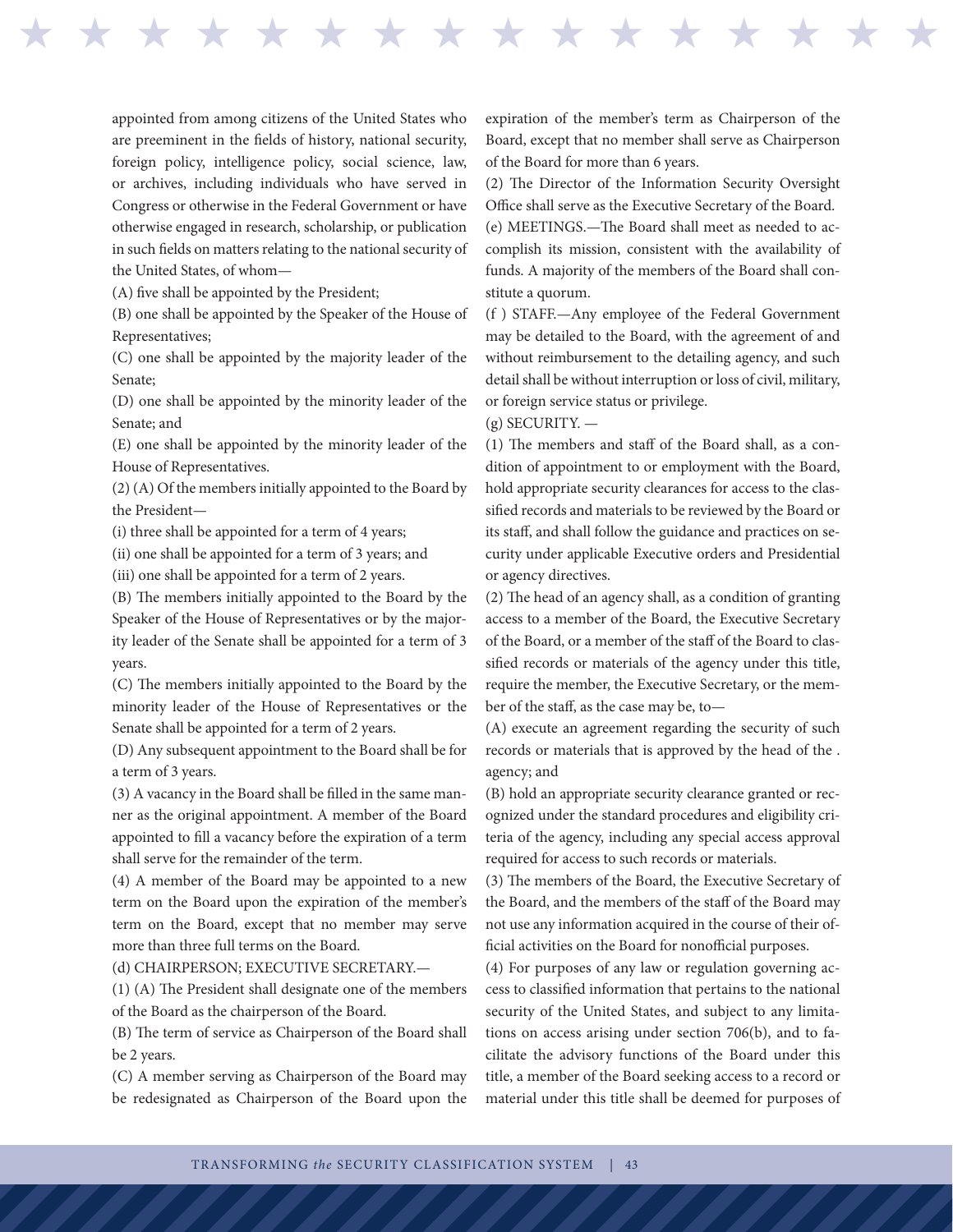this subsection to have a need to know the contents of the record or material.

(h) COMPENSATION. —

(1) Each member of the Board shall receive compensation at a rate not to exceed the daily equivalent of the annual rate of basic pay payable for positions at ES–1 of the Senior Executive Service under section 5382 of title 5, United States Code, for each day such member is engaged in the actual performance of duties of the Board. 42

(2) Members of the Board shall be allowed travel expenses, including per diem in lieu of subsistence at rates authorized for employees of agencies under subchapter I of chapter 57 of title 5, United States Code, while away from their homes or regular places of business in the performance of the duties of the Board.

(i) GUIDANCE; ANNUAL BUDGET. —

(1) On behalf of the President, the Assistant to the President for National Security Affairs shall provide guidance on policy to the Board.

(2) The Executive Secretary of the Board, under the direction of the Chairperson of the Board and the Board, and acting in consultation with the Archivist of the United States, the Assistant to the President for National Security Affairs, and the Director of the Office of Management and Budget, shall prepare the annual budget of the Board.

(j) SUPPORT.—The Information Security Oversight Office may support the activities of the Board under this title. Such support shall be provided on a reimbursable basis. (k) PUBLIC AVAILABILITY OF RECORDS AND REPORTS. —

(1) The Board shall make available for public inspection records of its proceedings and reports prepared in the course of its activities under this title to the extent such records and reports are not classified and would not be exempt from release under the provisions of section 552 of title 5, United States Code.

(2) In making records and reports available under paragraph (1), the Board shall coordinate the release of such records and reports with appropriate officials from agencies with expertise in classified information in order to ensure that such records and reports do not inadvertently contain classified information.

(l) APPLICABILITY OF CERTAIN ADMINISTRATIVE LAWS.—The provisions of the Federal Advisory Committee Act (5 U.S.C. App.) shall not apply to the activities of the Board under this title. However, the records of the Board shall be governed by the provisions of the Federal Records Act of 1950.

H H H H H H H H H H H H H H H H H H H H H H H H H H H H H H H H

SEC. 704. IDENTIFICATION, COLLECTION, AND REVIEW FOR DECLASSIFICATION OF INFORMATION OF ARCHIVAL VALUE OR EXTRAORDINARY PUBLIC INTEREST.

(a) BRIEFINGS ON AGENCY DECLASSIFICATION PROGRAMS. —

(1) As requested by the Board, or by the Select Committee on Intelligence of the Senate or the Permanent Select Committee on Intelligence of the House of Representatives, the head of any agency with the authority under an Executive order to classify information shall provide to the Board, the Select Committee on Intelligence of the Senate, or the Permanent Select Committee on Intelligence of the House of Representatives, on an annual basis, a summary briefing and report on such agency's progress and plans in the declassification of national security information. Such briefing shall cover the declassification goals set by statute, regulation, or policy, the agency's progress with respect to such goals, and the agency's planned goals and priorities for its declassification activities over the next 2 fiscal years. Agency briefings and reports shall give particular attention to progress on the declassification of records and materials that are of archival value or extraordinary public interest to the people of the United States.

(2)(A) The annual briefing and report under paragraph (1) for agencies within the Department of Defense, including the military departments and the elements of the intelligence community, shall be provided on a consolidated basis.

(B) In this paragraph, the term "elements of the intelligence community'' means the elements of the intelligence community specified or designated under section 3(4) of the National Security Act of 1947 (50 U.S.C. 401a(4)).

(b) RECOMMENDATIONS ON AGENCY DECLASSIFICATION PROGRAMS. —

(1) Upon reviewing and discussing declassification plans and progress with an agency, the Board shall provide to the head of the agency the written recommendations of the Board as to how the agency's declassification program could be improved. A copy of each recommendation shall also be submitted to the Assistant to the President for National Security Affairs and the Director of the Office of Management and Budget.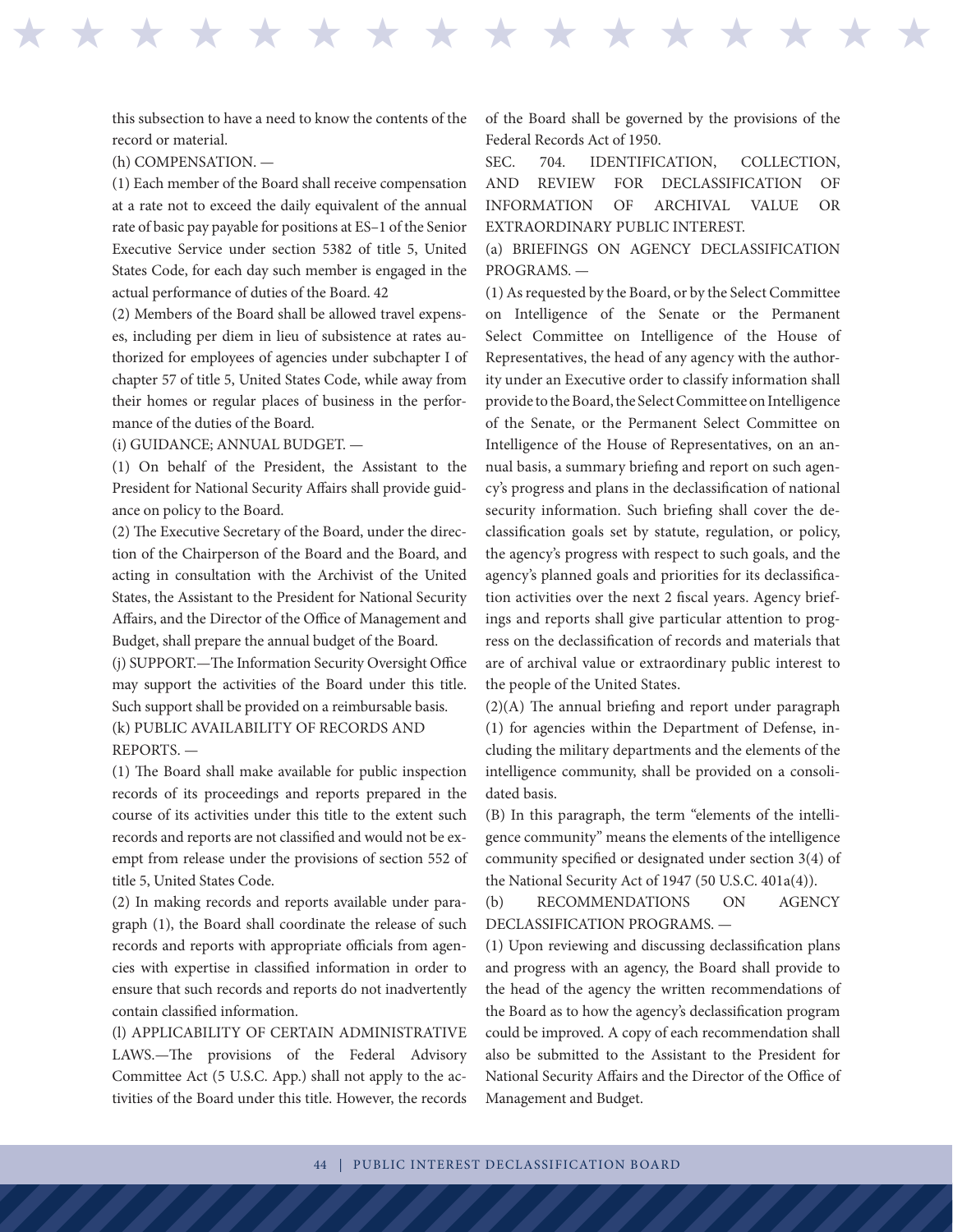(2) Consistent with the provisions of section 703(k), the Board's recommendations to the head of an agency under paragraph (1) shall become public 60 days after such recommendations are sent to the head of the agency under that paragraph.

(c) RECOMMENDATIONS ON SPECIAL SEARCHES FOR RECORDS OF EXTRAORDINARY PUBLIC INTEREST. —

(1) The Board shall also make recommendations to the President regarding proposed initiatives to identify, collect, and review for declassification classified records and materials of extraordinary public interest.

(2) In making recommendations under paragraph (1), the Board shall consider the following:

(A) The opinions and requests of Members of Congress, including opinions and requests expressed or embodied in letters or legislative proposals, and also including specific requests for the declassification of certain records or for the reconsideration of declinations to declassify specific records.

(B) The opinions and requests of the National Security Council, the Director of Central Intelligence, and the heads of other agencies.

43

(C) The opinions of United States citizens.

(D) The opinions of members of the Board.

(E) The impact of special searches on systematic and all other on-going declassification programs.

(F) The costs (including budgetary costs) and the impact that complying with the recommendations would have on agency budgets, programs, and operations.

(G) The benefits of the recommendations.

(H) The impact of compliance with the recommendations on the national security of the United States.

(d) PRESIDENT'S DECLASSIFICATION PRIORITIES.—

(1) Concurrent with the submission to Congress of the budget of the President each fiscal year under section 1105 of title 31, United States Code, the Director of the Office of Management and Budget shall publish a description of the President's declassification program and priorities, together with a listing of the funds requested to implement that program.

(2) Nothing in this title shall be construed to substitute or supersede, or establish a funding process for, any declassification program that has been established or may be established by the President by Executive order.

## (e) DECLASSIFICATION REVIEWS. —

H H H H H H H H H H H H H H H H H H H H H H H H H H H H H H H H

(1) IN GENERAL—If requested by the President, the Board shall review in a timely manner certain records or declinations to declassify specific records, the declassification of which has been the subject of specific congressional request described in section 703(b)(5).

(2) AUTHORITY OF THE BOARD—Upon receiving a congressional request described in section 703(b)(5), the Board may conduct the review and make the recommendations described in that section, regardless of whether such a review is requested by the President.

(3) REPORTING—Any recommendations submitted to the President by the Board under section 703(b)(5), shall be submitted to the chairman and ranking member of the committee of Congress that made the request relating to such recommendations.

SEC. 705. PROTECTION OF NATIONAL SECURITY INFORMATION AND OTHER INFORMATION.

(a) IN GENERAL.—Nothing in this title shall be construed to limit the authority of the head of an agency to classify information or to continue the classification of information previously classified by that agency.

(b) SPECIAL ACCESS PROGRAMS.—Nothing in this title shall be construed to limit the authority of the head of an agency to grant or deny access to a special access program.

(c) AUTHORITIES OF DIRECTOR OF CENTRAL INTELLIGENCE.—Nothing in this title shall be construed to limit the authorities of the Director of Central Intelligence as the head of the intelligence community, including the Director's responsibility to protect intelligence sources and methods from unauthorized disclosure as required by section  $103(c)(6)$  of the National Security Act of 1947 (50 U.S.C. 403– 3(c)(6)).

(d) EXEMPTIONS TO RELEASE OF INFORMATION.— Nothing in this title shall be construed to limit any exemption or exception to the release to the public under this title of information that is protected under subsection (b) of section 552 of title 5, United States Code (commonly referred to as the "Freedom of Information Act"), or section 552a of title 5, United States Code (commonly referred to as the "Privacy Act").

(e) WITHHOLDING INFORMATION FROM CONGRESS.—Nothing in this title shall be construed to authorize the withholding of information from Congress. SEC. 706. STANDARDS AND PROCEDURES.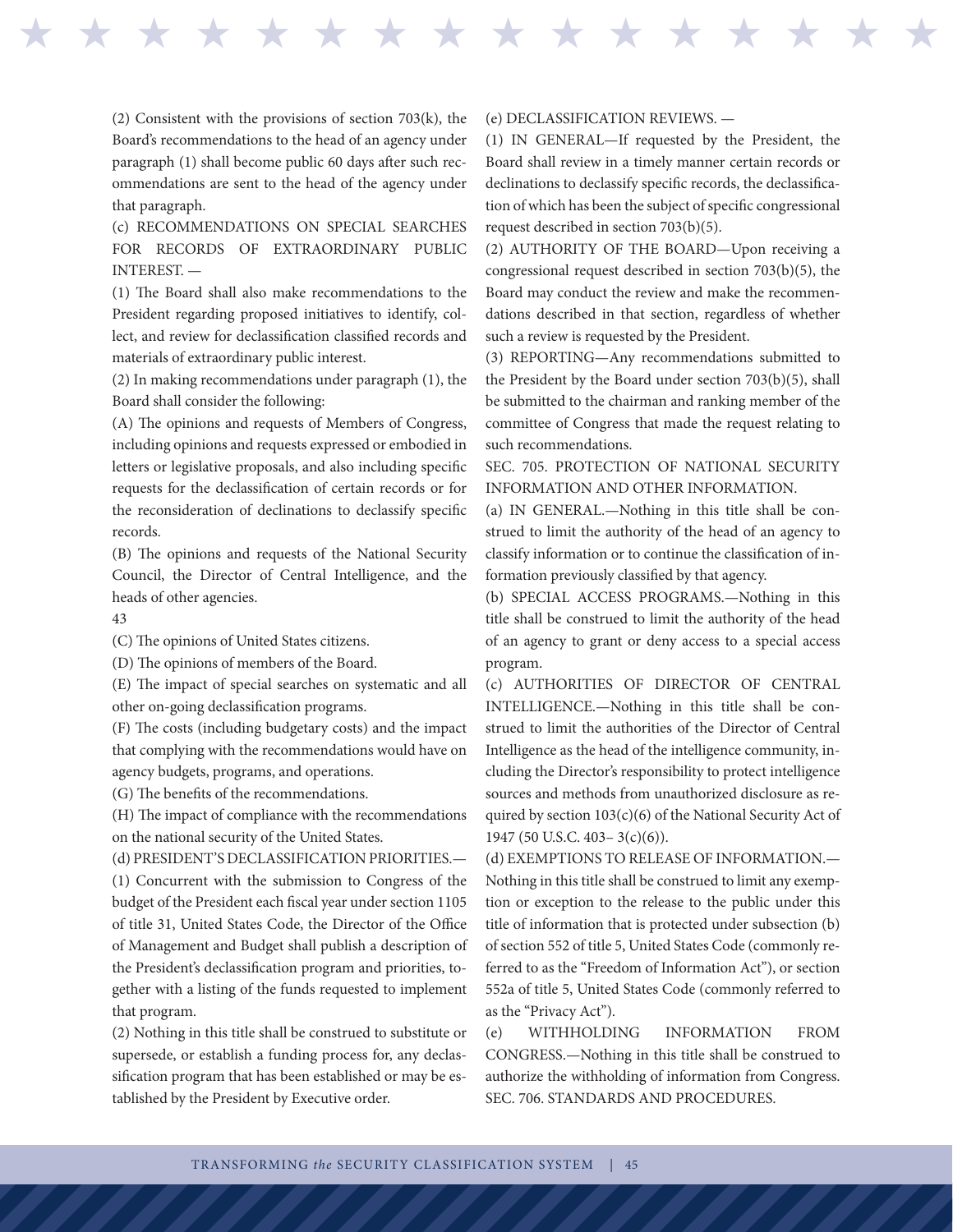(a) LIAISON.—(1) The head of each agency with the authority under an Executive order to classify information and the head of each Federal Presidential library shall designate an employee of such agency or library to act as liaison to the Board for purposes of this title.

(2) The Board may establish liaison and otherwise consult with such other historical and advisory committees as the Board considers appropriate for purposes of this title.

(b) LIMITATIONS ON ACCESS. —

(1) (A) Except as provided in paragraph (2), if the head of an agency or the head of a Federal Presidential library determines it necessary to deny or restrict access of the Board, or of the agency or library liaison to the Board, to information contained in a record or material, in whole or in part, the head of the agency or the head of the library shall promptly notify the Board in writing of such determination.

(B) Each notice to the Board under subparagraph (A) shall include a description of the nature of the records or materials, and a justification for the determination, covered by such notice.

## 44

(2) In the case of a determination referred to in paragraph (1) with respect to a special access program created by the Secretary of Defense, the Director of Central Intelligence, or the head of any other agency, the notification of denial of access under paragraph (1), including a description of the nature of the Board's request for access, shall be submitted to the Assistant to the President for National Security Affairs rather than to the Board.

(c) DISCRETION TO DISCLOSE.—At the conclusion of a declassification review, the head of an agency may, in the discretion of the head of the agency, determine that the public's interest in the disclosure of records or materials of the agency covered by such review, and still properly classified, outweighs the Government's need to protect such records or materials, and may release such records or materials in accordance with the provisions of Executive Order No. 12958 or any successor order to such Executive order.

(d) DISCRETION TO PROTECT.—At the conclusion of a declassification review, the head of an agency may, in the discretion of the head of the agency, determine that the interest of the agency in the protection of records or materials of the agency covered by such review, and still properly classified, outweighs the public's need for access to such records or materials, and may deny release of such records or materials in accordance with the provisions of Executive Order No. 12958 or any successor order to such Executive order.

## (e) REPORTS. —

H H H H H H H H H H H H H H H H H H H H H H H H H H H H H H H H

(1) (A) Except as provided in paragraph (2), the Board shall annually submit to the appropriate congressional committees a report on the activities of the Board under this title, including summary information regarding any denials to the Board by the head of an agency or the head of a Federal Presidential library of access to records or materials under this title.

(B) In this paragraph, the term ''appropriate congressional committees'' means the Select Committee on Intelligence and the Committee on Governmental Affairs of the Senate and the Permanent Select Committee on Intelligence and the Committee on Government Reform of the House of Representatives.

(2) Notwithstanding paragraph (1), notice that the Board has been denied access to records and materials, and a justification for the determination in support of the denial, shall be submitted by the agency denying the access as follows:

(A) In the case of the denial of access to a special access program created by the Secretary of Defense, to the Committees on Armed Services and Appropriations of the Senate and to the Committees on Armed Services and Appropriations of the House of Representatives.

(B) In the case of the denial of access to a special access program created by the Director of Central Intelligence, or by the head of any other agency (including the Department of Defense) if the special access program pertains to intelligence activities, or of access to any information and materials relating to intelligence sources and methods, to the Select Committee on Intelligence of the Senate and the Permanent Select Committee on Intelligence of the House of Representatives.

(C) In the case of the denial of access to a special access program created by the Secretary of Energy or the Administrator for Nuclear Security, to the Committees on Armed Services and Appropriations and the Select Committee on Intelligence of the Senate and to the Committees on Armed Services and Appropriations and the Permanent Select Committee on Intelligence of the House of Representatives.

(f) NOTIFICATION OF REVIEW.—In response to a